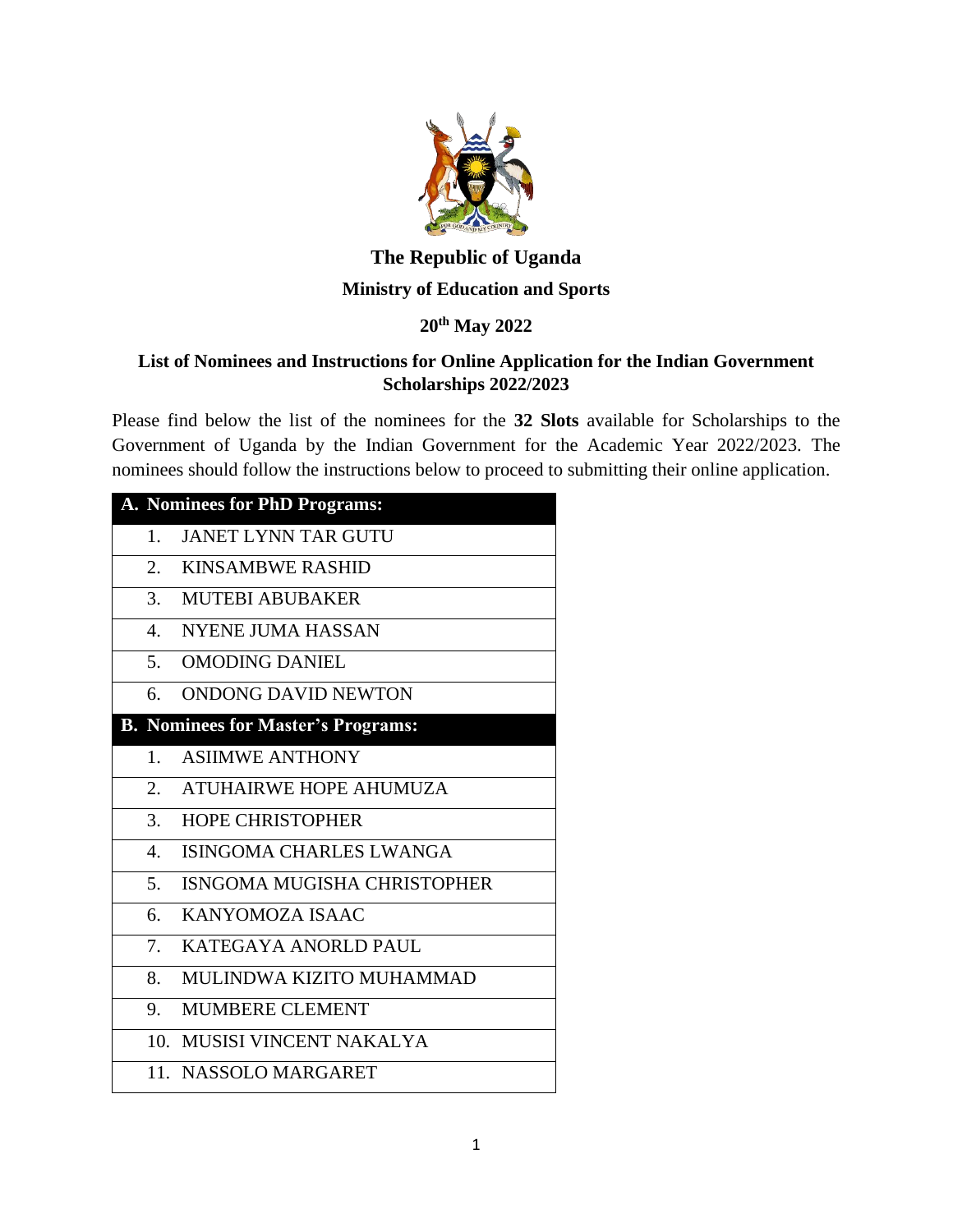|         | 12. NKURUNZIZA RODGERS               |
|---------|--------------------------------------|
|         | 13. NYANGOMA PENINAH RUKUNDO         |
|         | 14. OKOTI JOSEPH                     |
|         | 15 ONEN PATRICK                      |
|         | 16. SSENKINDU GODFREY                |
|         | 17. SSETIMBA JOSEPH                  |
|         | 18. TUMUSIIME DICKSON                |
|         | C. Nominees for Bachelor's Programs: |
| $1_{-}$ | KABUNGA YONAH                        |
| 2.      | KAMBA INNOCENT ISAIAH                |
| 3.      | KARIISA SUDAISI                      |
|         | 4. KATENDE ENOCK                     |
| 5.      | <b>KIRYA FRANCIS BRIAN</b>           |
| 6.      | NASHIWA BRIAN                        |
| 7.      | OKOLONG MICHAEL WALTER               |
|         | 8. ONGWEC HUDSON                     |
|         |                                      |